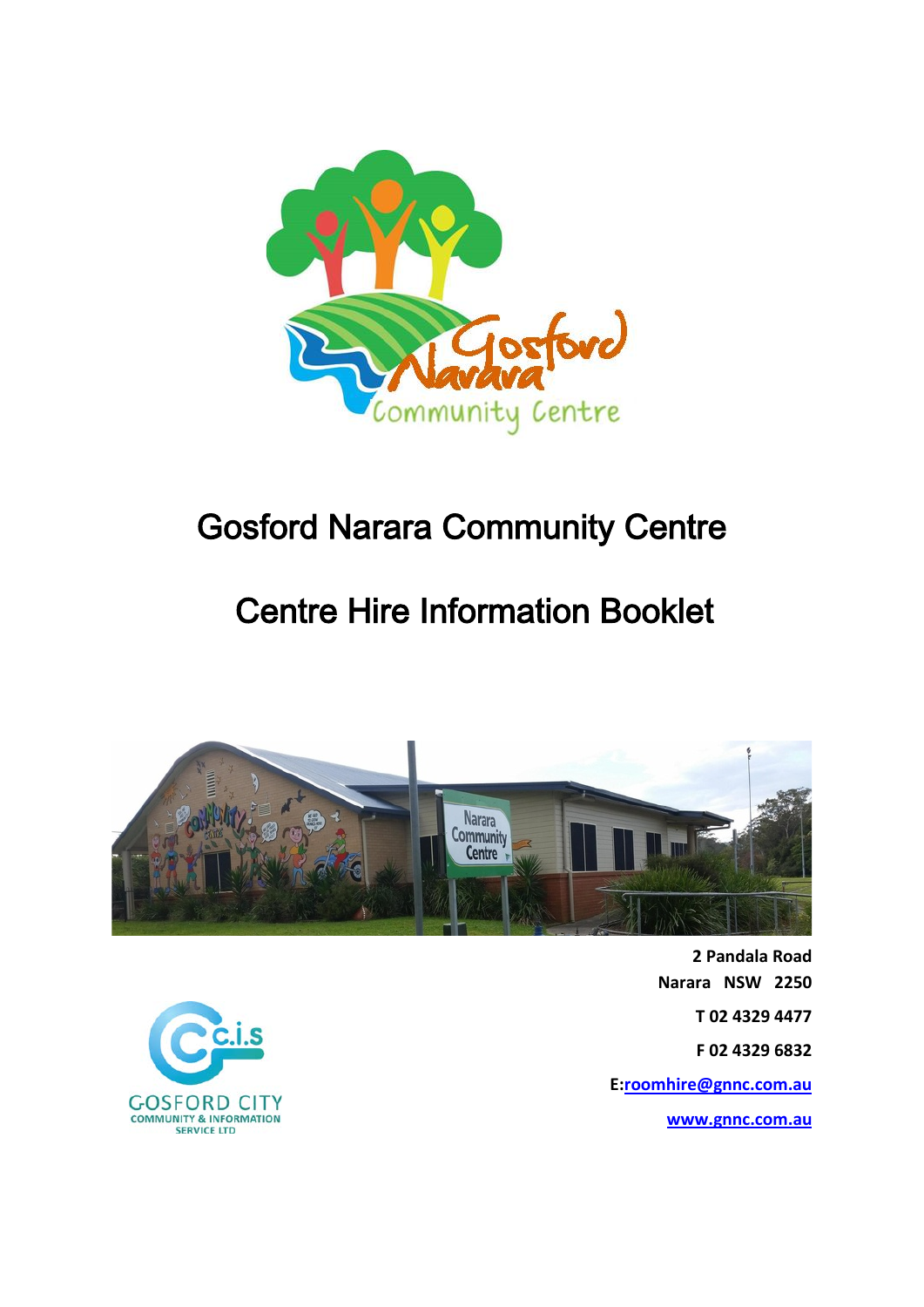# HOW TO BOOK

- Potential hires should contact the Centre by email or phone to confirm availability for the required date/time.
- All Hirers must complete a Venue Hire Application Form. Approval of the application is at the discretion of Gosford Narara Community Centre's manager.
- The Hirer will only use the venue for the purpose and activities outlined and approved in the Venue Hire Application Form
- Large functions that happen outside normal business hours may incur a cleaning fee. This decision will be made at the discretion of the Centre Manager.
- Hire includes access to kitchen facilities, including dishwasher, and use of all cleaning materials
- Hire does not include any consumables such as tea, coffee,milk, stationary, printing, photocopying etc.
- The hire may be cancelled at any time if determined necessary by Gosford Narara Community Centre.
- GNCC reserves the right to vary regular bookings and will give 2 weeks' notice to the Hirer.
- •

# PAYMENTS AND BONDS

• The booking is not confirmed until receipt of a completed Application Form, and payment of bond.

For casual hirers - Payment of the bond for the use of the rooms at the Centre must be paid in full at least three (3) days following date of booking, and hire fee must be paid, where practicable, at least 7 days prior to the date of hire but no less than 3 days unless by special arrangement with the Centre Manager.

For regular hirers the bond must be paid seven (7) days prior to the first date of hire and the hiring fee must be paid monthly in advance within seven (7) days of being invoiced.

- Arrangement can be made for Hirers to be invoiced by the Centre. An "Application for Hire" form must be completed and returned to the Centre, along with the Bond payment before booking can be confirmed.
- Cancellations must be made 7 days in advance of a booking. Cancellations made after this time will result in the Hirer paying full hire fee for the room/space. If seven days' notice is not received a refund of the hire fee will only be made if another booking for the same room/space is received by the Centre for the same period.
- GNCC reserves the right to terminate a hire agreement if the Hirer fails to pay overdue costs within two weeks of a written demand for payment.
- Failure to adhere to any of the conditions of Hire may result in the Hirer's Bond being forfeited and/or future access to the Centre denied.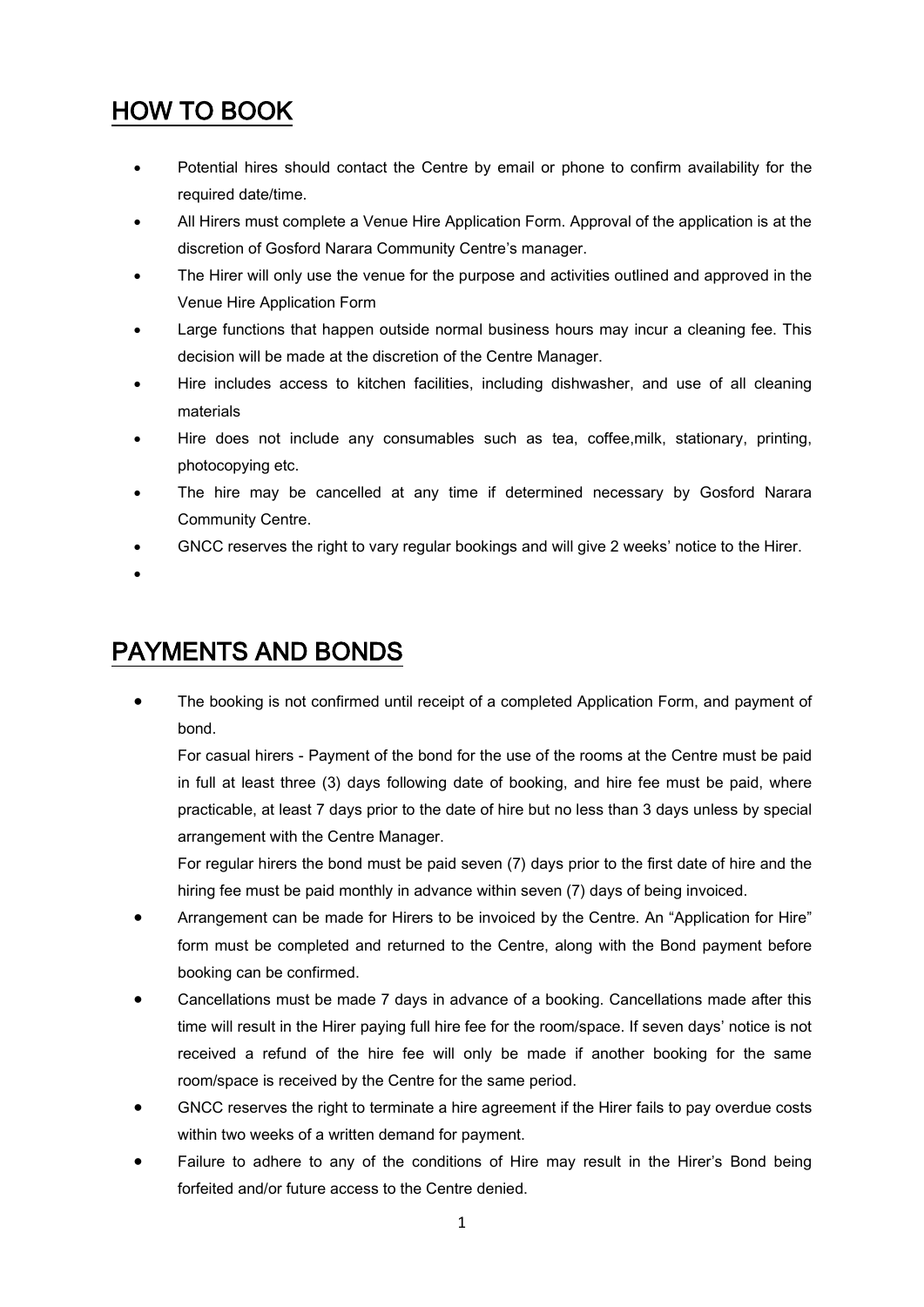- Bond money will be refunded when keys are returned, Inspection of room/space to confirm no damage has been done and the Centre is left clean and tidy and when all cheques have been cleared by the bank.
- Under normal circumstance Bond is refunded no later than 21 days after the date of hire. Bonds will be refunded by cheque made payable to the hirer.
- There are two rates for hiring space General and Community. To qualify for Community rate, a group must be able to show that it is a community-run organisation or a non-profit organisation(e.g. Play group, Residents group, Support group)

### Hire Rates

- There are two (2) rates for hiring space at the Gosford Narara Community Centre (hereinafter referred to as "the Centre'') namely:
- To qualify for the Community rate, a group must be able to show that it is a community-run organisation or a non-profit organisation (e.g. play group, residents' group, support group).
- The Centre will determine the hire rate for each applicant. In the event of a dispute, the applicant may apply in writing to the Board of Directors - Gosford/Narara Community Centre for consideration of the matter.
- All room and hall hire charges are outlined in the Schedule of Fees and Charges.
- No hire will be permitted that interferes with the day to day running of the Centre

# Key Collection and Return

• Keys can be collected during office hours (9am-4pm) on the last working day before the hire.

#### Please note:

- Keys must be returned on the first working day subsequent to the hire unless you have made other arrangements with Centre staff.
- Keys must not be duplicated for any reason whatsoever.
- Lost keys must be reportedimmediately to the Manager and all hirers are responsible for the full replacement costsof any lost keys plus deadlocks.

If a key deposit has been paid this will be used to cover the cost of key replacement.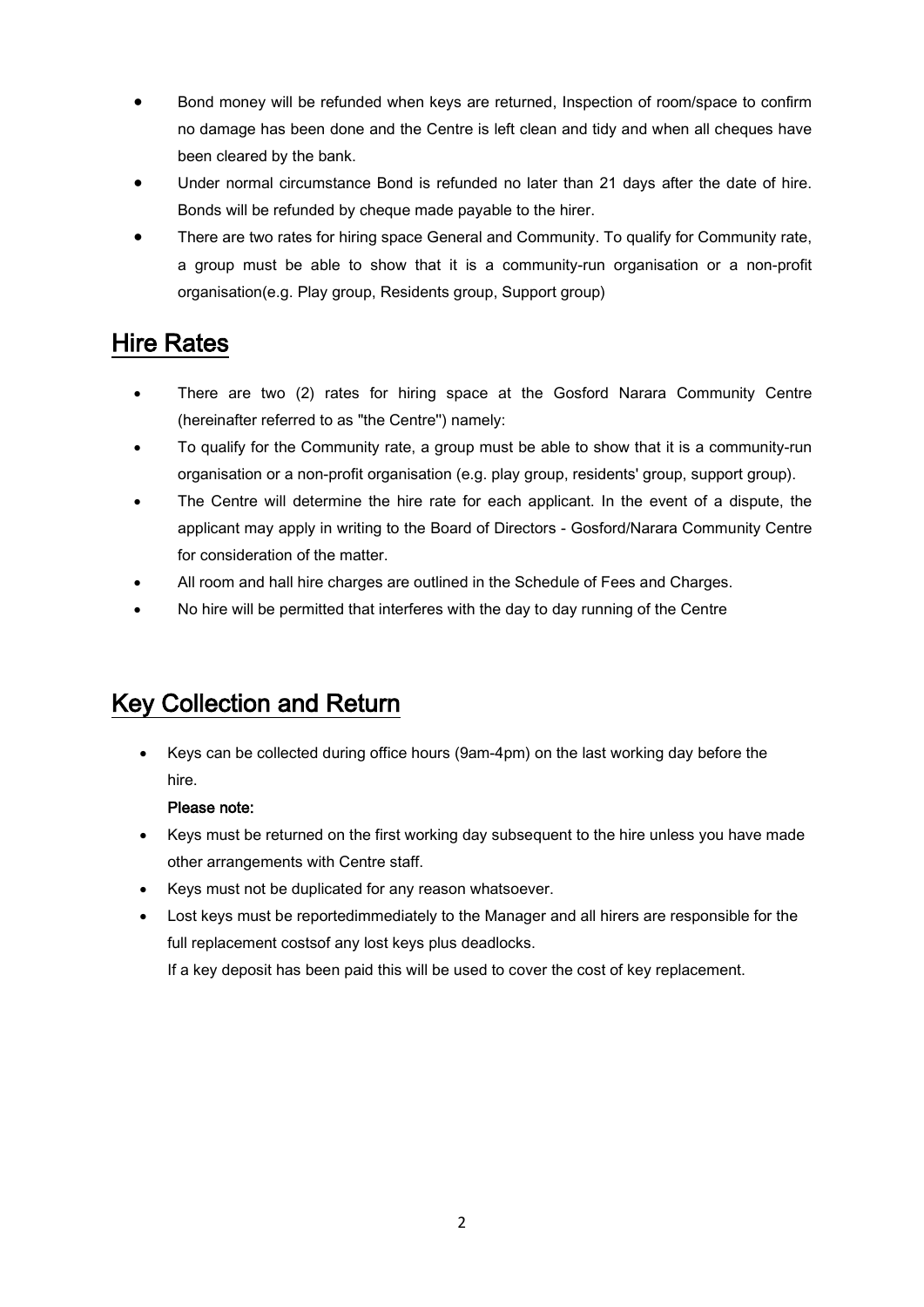### 2016Schedule of Fees and Charges:

|                     | <b>DAY</b>       | <b>DAY</b>     | <b>EVENING</b><br>(after 6pm) | <b>EVENING</b><br>(after 6pm) |
|---------------------|------------------|----------------|-------------------------------|-------------------------------|
|                     |                  |                |                               |                               |
| <b>ROOM</b>         | <b>COMMUNITY</b> | <b>GENERAL</b> | <b>COMMUNITY</b>              | <b>GENERAL</b>                |
| Hall                | \$20 per hour    | \$25 per hour  | \$40 per hour                 | \$50 per hour*                |
| <b>Meeting Room</b> | \$11 per hour    | \$15 per hour  | \$20 per hour                 | \$25 per hour                 |
| <b>Youth/Craft</b>  | \$10 per hour    | \$15 per hour  | \$18 per hour                 | \$22 per hour                 |
| Area/ Office        |                  |                |                               |                               |
| Kitchen only        | \$8 per hour     | \$10 per hour  | \$12 per hour                 | \$15 per hour                 |
| hire                |                  |                |                               |                               |

### ALL CHARGES INCLUDE GST

 Bonds: Community Rate: \$110 General Rate: \$160 (office hours) General Rate: \$320 (out of office hours & weekends) An extra \$150 in Bond will be required if alcohol is served Key Deposit: \$30 (if applicable)

We do not accept bookings for parties for 13 – 21 year olds.

### Proof of age may be required for birthdays for hirers under 30.

\*Private evening functions for Friday and Saturday nights will be charged a flat fee of \$350, which entitles hirers to the use of the Hall & Kitchen from 6.00pm till midnight.

### Note: The Kitchen must be shared with hirers of other rooms –Evening functions have exclusive use of the kitchen.

At all other times -Kitchen only hire will not be available when other room hirers require the use of the kitchen.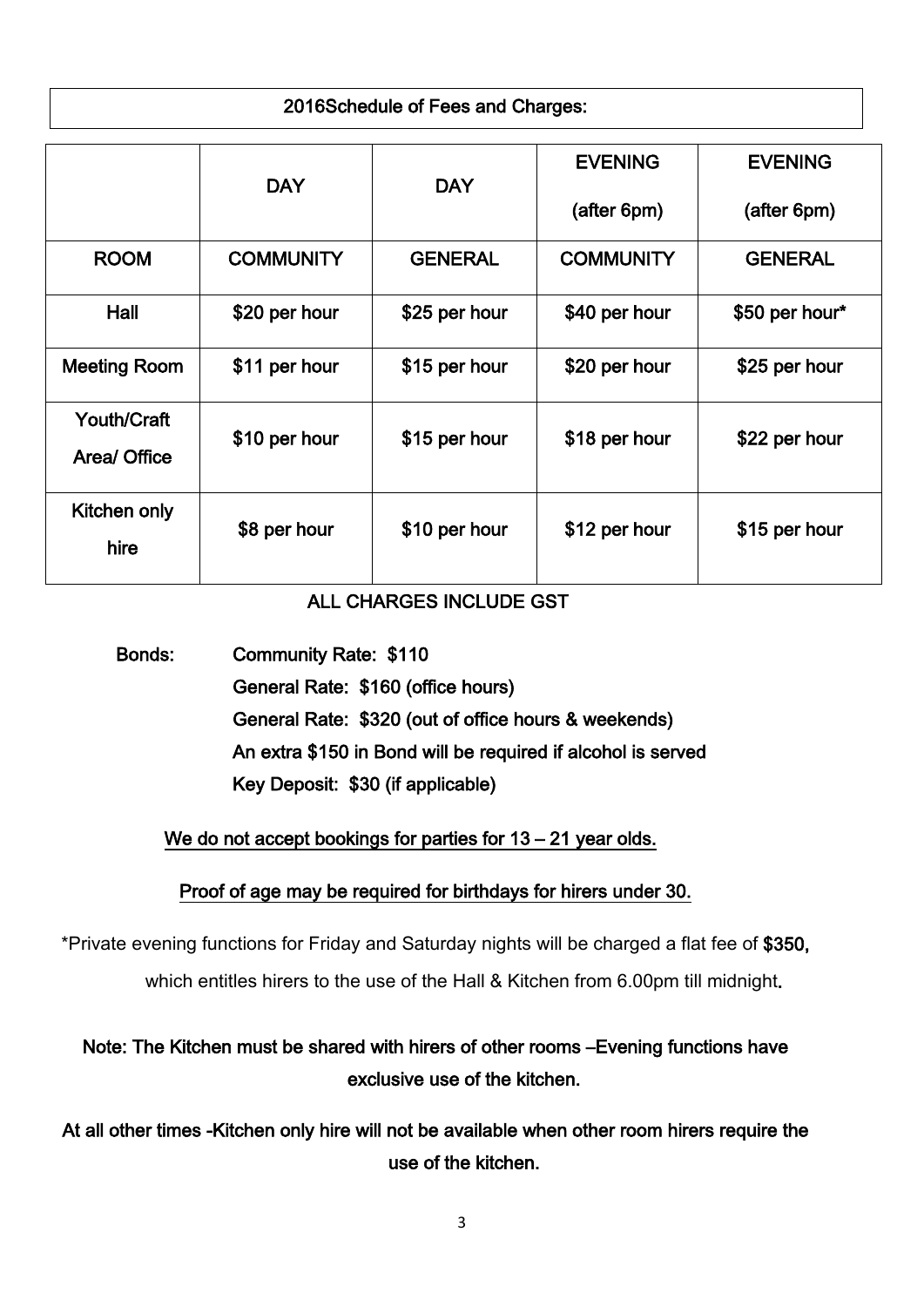### PROCESS: Please complete the Application for Hire Form andaddress to:

### Gosford/Narara Neighbourhood Centre PO Box 9047 WYOMING NSW 2250

### Or alternately you can email your application to[:roomhire@gnnc.com.au](mailto:roomhire@gnnc.com.au)

Payments can be made in one of the following ways:

#### • Direct Deposit as follows:

 Westpac Bank Wyoming branch Account name: Gosford City Community Info Service Bond Payment: BSB: 032669 Account number: 148900 Room Hire Payment: BSB: 032669 Account number: 148898

# Bookings will only be made upon receipt of the Application for Hire Form & a

#### cheque/money order for the Bond.

#### We do not accept personal cheques from casual hirers.

Other fees if applicable:

- Security Call Out (e.g Alarm not turned on upon lock-up, other security related issues) \$100
- Miscellaneous call –out (e.g keys forgotten, keys locked in centre, other hirer at-fault problems etc)
- Air-conditioning or lights left on \$20
- Excessive cleaning fee \$30p/h ,minimum 2 hour charge

#### Equipment Hire Charges:

- Casual hire of Data Projector or TV/DVD player \$20 or \$50 out of business hours
- Casual wireless Internet Access \$5 per hire. One off charge for regular hirers only \$20
- Storage. For Permanent hirers who require long term storage the fee is \$7.50 per calendar month for large cupboards, \$3 for small cupboards.
- BBQ Flat burner gas BBQ on trolley(Note you will need to provide own gas bottle and all equipment). - \$30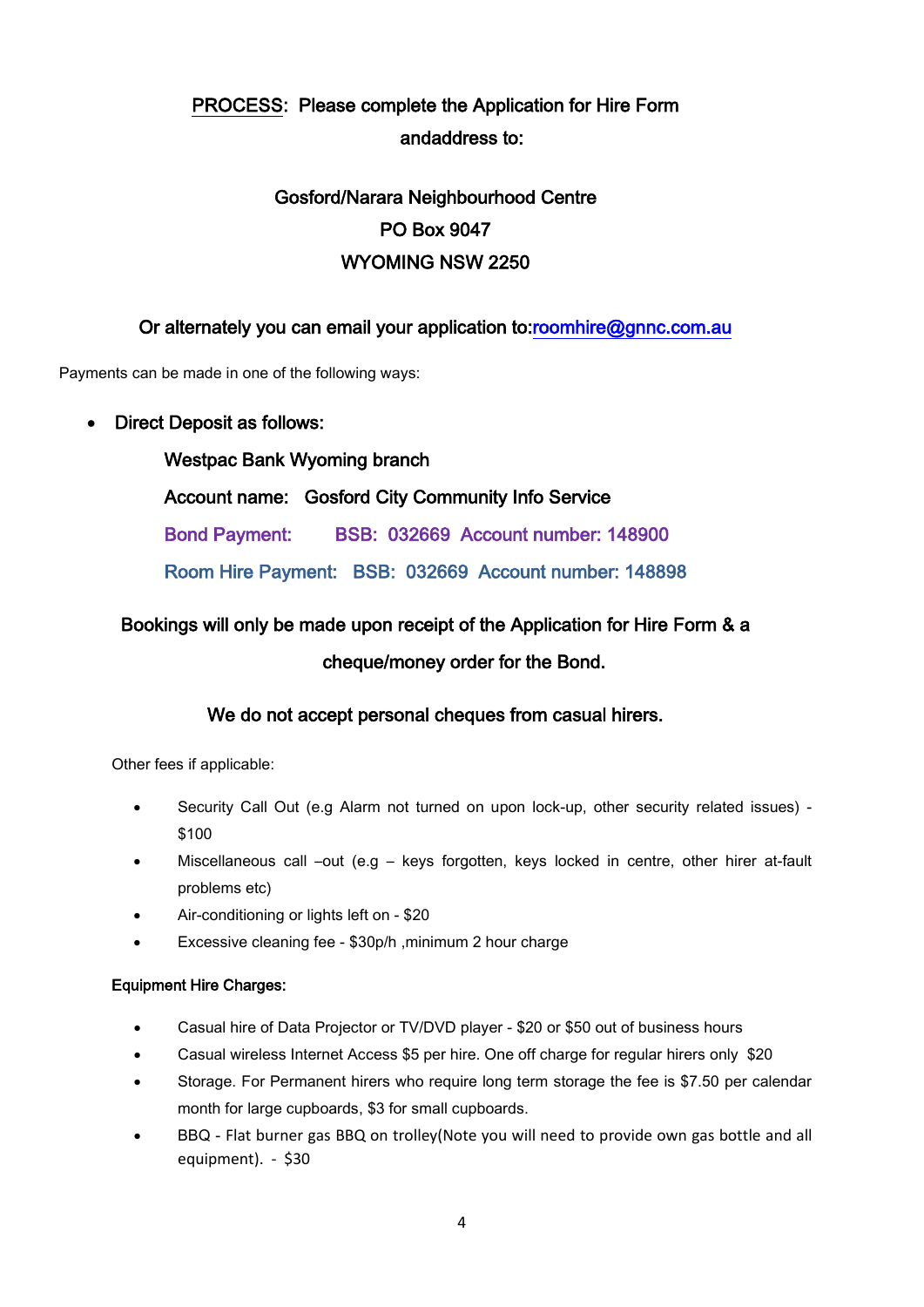# CONDITIONS OF HIRE

#### **General**

- The hirer is responsible for the care of the facilities and equipment whilst hiring the Centre.
- The Hirer shall not sublet the premises to any other organisation/individual.
- It is the responsibility of the hirer to carry out all health and safety procedures and ensure the areas of access are safe for people using the centre. E.g.; no trip hazards by cords or leads, no slippery or wet floors, no sticky floors, care with cooking and no obstruction of emergency exits etc.
- Children must be supervised at all times by an adult whilst in the Centre.
- For safety reasons, no children are permitted in the kitchen unless accompanied by an adult.
- Unless the kitchen is hired out exclusively by a hirer then it is a shared area with other hirers of the Centre. All hirers must be considerate of other users and make sure the use and access of the kitchen is not obstructed in any way. Other hirers must be allowed free access to the equipment that is available. The kitchen is only to be used for the purposes of food preparation.
- The hirer is responsible for ensuring that hired area is left in a clean and tidy condition. This includes the kitchen and toilet areas. Basic cleaning equipment will be provided by the Centre (broom, mop, bucket, dustpan and brush), however the hirer will need to provide any other cleaning equipment required. Hirers are asked to provide their own tea towels and garbage bags.
- All rubbish generated by the hirer must be removed from the premises and the adjoining areas. We do not provide a garbage service.
- On completion of the hirer's use of the hired area, all windows and doors must be locked, all lights and all appropriate electrical equipment (including all ovens, lights, fans, heaters and air conditioning system) turned off. Hirers will be charged if these items are left on.
- The hirer last to leave the building is responsible for ensuring that all external doors are secure, all electrical equipment is off, and the alarm system is activated correctly.
- Keys must be returned to the Centre no later than 11.00 am on the next business day following the hire period, unless prior arrangement is made with the Centre.
- Existing notices, posters or displays must not be touched or covered unless prior written permission is given by the Centre. No posters, decorations etc. are to be attached to walls or notice-boards without prior written permission. Any attachments to walls must be made with blutac, not tape.
- Under no circumstances are streamers, balloons or other decorations to be attached to any fan, other cooling device, heating device or air intake/outlet.

• .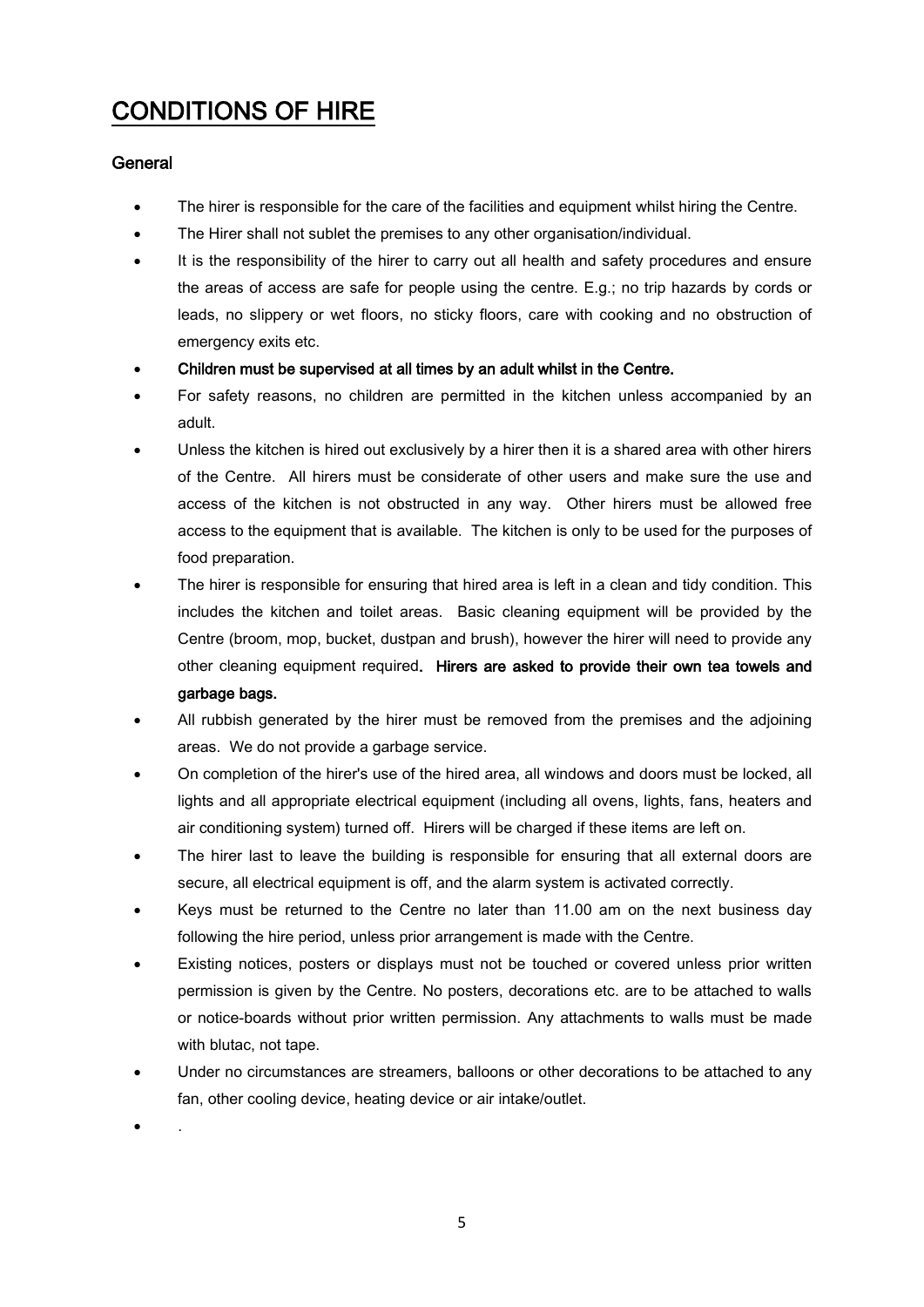#### **Storage**

- Regular hirers may apply to the Manager for use of storage space in the Centre for their equipment. Requests will be determined after consideration of available space and on condition that equipment is stored in a tidy manner and does not create a fire or safety hazard.
- Any equipment owned by the hirer and stored in the Centre must be returned to its storage area at the conclusion of each hire period.

#### Alcohol and Smoking

- If alcohol is consumed on the premises, it must be confined to the area hired.
- NO GLASS BOTTLES PLEASE.
- No alcohol will be sold on the premises.
- No smoking is allowed inside the building, or within 10 metres of the facility.

#### Equipment / Furniture

- All kitchenware must be washed (where appropriate, in the dishwasher) and returned to its original location. Benches and sinks must be cleaned and if the dishwasher has been used, it must be emptied after use.
- Hire does not include any consumables such as tea, coffee, milk, stationery, printing, photocopying etc.
- Tables are to be carried by two (2) people, chairs are to be moved with the trolley provided or carried two at a time, and no furniture is to be dragged across the floor.
- At the completion of the hire period, any equipment used by the hirer (e.g. tables, chairs, whiteboards, etc.) must be returned to its original position in a clean and tidy condition.
- At the completion of each hire period, chairs must be returned to their original location. Chairs must be stacked neatly against the walls, each stack to be no more than five (5) chairs high. For occupational health and safety reasons, no more than two (2) chairs should be carried by any person at any one time.
- Any damage caused by faulty electrical equipment brought into the Centre by the hirer must be paid for by the hirer.
- Any equipment brought into the Centre by the hirer is done so at the hirer's own risk. No responsibility will be accepted by the Centre for any loss, damage or theft of a hirer's equipment or effects even if permission to store on site has been given by the Centre.
- Under no circumstances must any cooking equipment (e.g. microwaves, barbeques, and toaster ovens) be used in any part of the Centre other than the kitchen.
- Smoke machines are not to be used in the Centre as they can trigger the fire alarm. Hirers responsible for fire brigade callouts will be charged for the cost.
- A cleaning fee will be charged if any cleaning tasks or moving of furniture is required to restore the area used to its previous condition. The minimum charge is \$25 + GST.
- No furniture is to be placed in front of Emergency EXIT DOORS.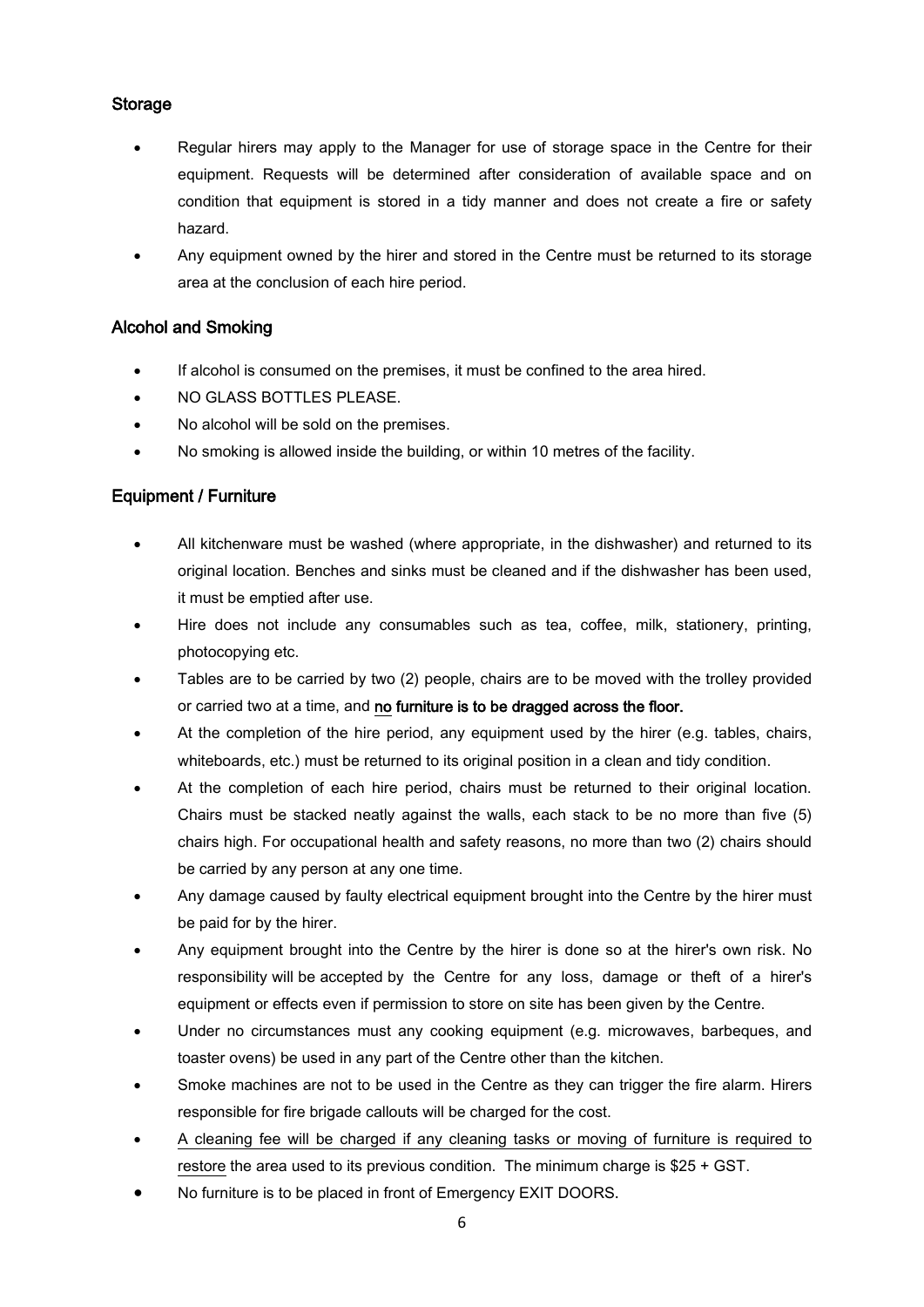#### Public Liability Insurance

- Registered bodies and Associations must, at the time of making an Application to Hire, provide the Centre with evidence of Public Liability Insurance cover. Public Liability Insurance must be current for the date(s) of hire, and the amount of Public Liability Insurance cover must be no less than the industry standard prevailing at that time.
- Regular hirers, and those who charge fees, must at the request of the Centre provide evidence of Public Liability Insurance cover. Such Public Liability Insurance must be current for all hire periods.
- Gosford City Council does carry a Public Liability policy for casual hirers that are not a registered body or association(who hire the venue less than 6 times a year), to hold private functions, parties, public meetings etc. This cover will also extend to non-profit community groups up to 10 times per calendar year. A copy of this policy is available from Gosford City Council. However, it is preferable that casual hirers also maintain their own Public Liability Insurance.

# ACCESS AND SECURITY

- Priority of access to the Centre will always be given to community groups, with consideration given to groups using the Centre regularly.
- The Centre has the authority to deny access to a hirer where an activity is considered inappropriate for the building, for example:
	- o an activity where access to common areas of the Centre would be obstructed;
	- $\circ$  an activity where control of the people present is beyond the capability of the hirer (such as a function where there are gate-crashers);
	- o where there is violence or the threat of violence;
	- o where damage to the premises occurs or is likely to occur;
	- o an activity which may interfere with other users' quiet enjoyment of the Centre;
	- o Applications for Birthday Parties for 14- 21 year olds will not be accepted.
- In the event that access has been denied, the applicant may apply in writing to the Board of Directors - Gosford/Narara Community Centre for further consideration. The decision of the Board will be final.

#### Access Hours

Access to the Centre will be between the following times:

| Sunday - Thursday | 9.00 am to 10.00 pm |
|-------------------|---------------------|
| Friday - Saturday | 9.00 am to 12.00 am |

Access prior to 9.00am can be arranged with the Centre prior to the hire period.SET UP: The Hirer is allowed fifteen (15) minutes before a booking to set up its equipment and fifteen (15) minutes after for dismantling. Any further time required will be included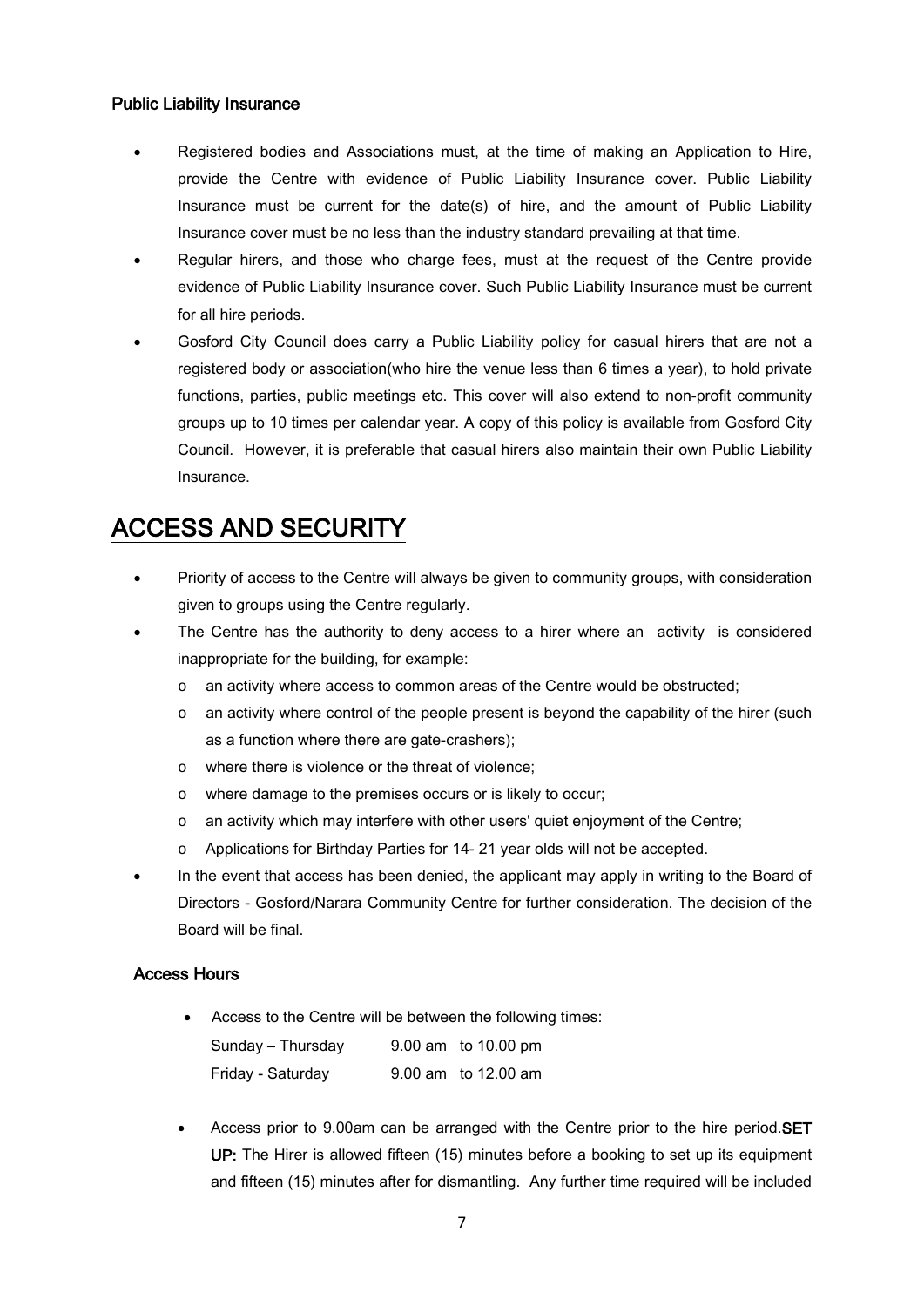in the chargeable booking time.

- All amplified and/or loud noise must cease at 10.00pm Sunday to Thursday and 12.00 midnight Friday and Saturday.
- Stereo/Music/Entertainment Systems: please turn down the base on your machine so the neighbours don't hear the thump, thump. \*Please note: if we receive complaints from neighbours about noise levels after these times, your Bond may not be returned.
- Users are to depart in a quiet and orderly manner.

#### Security/ Damage

- The cost of retrieving any losses, damage, breakages, or costs incurred for replacement of lost keys, will be deducted from the Bond. If such cost is greater than the amount of the Bond, an invoice will be issued to the hirer stating the date the damage or loss occurred, the nature and extent of the damage or loss, the action taken and the outstanding costs.
- Any charge incurred by the Centre in relation to security being called to attend the building as a result of windows and doors being left open or the alarm not being activated or activated incorrectly, will be passed on to the hirer.

# HIRERS - ITEMS TO BRING

#### Dear Hirers

In order to providefor your function/activity andto leavethe roomyou use in a clean condition, you will need to bring the following items:

- Tea towels
- Plastic Garbage Bags
- Sponges or cloths
- Cleaning products: We provide dishwashing detergent and powder for the dishwasher, but no other cleaning products are provided. We recommend a surface cleaner and floor cleaner. Brooms, buckets and mops are provided.
- Your own supplies for tea &coffee. There is a wall-mounted urnwith continuous hot water, but we do not supply tea, coffee, milk, sugar or biscuits.
- Serving trays we have a few, but for functions you may need more.
- Sharp knives unfortunately ours have disappeared over the years.
- First Aid supplies
- Smoke machines can set off the fire alarm, and are not permitted in the Centre.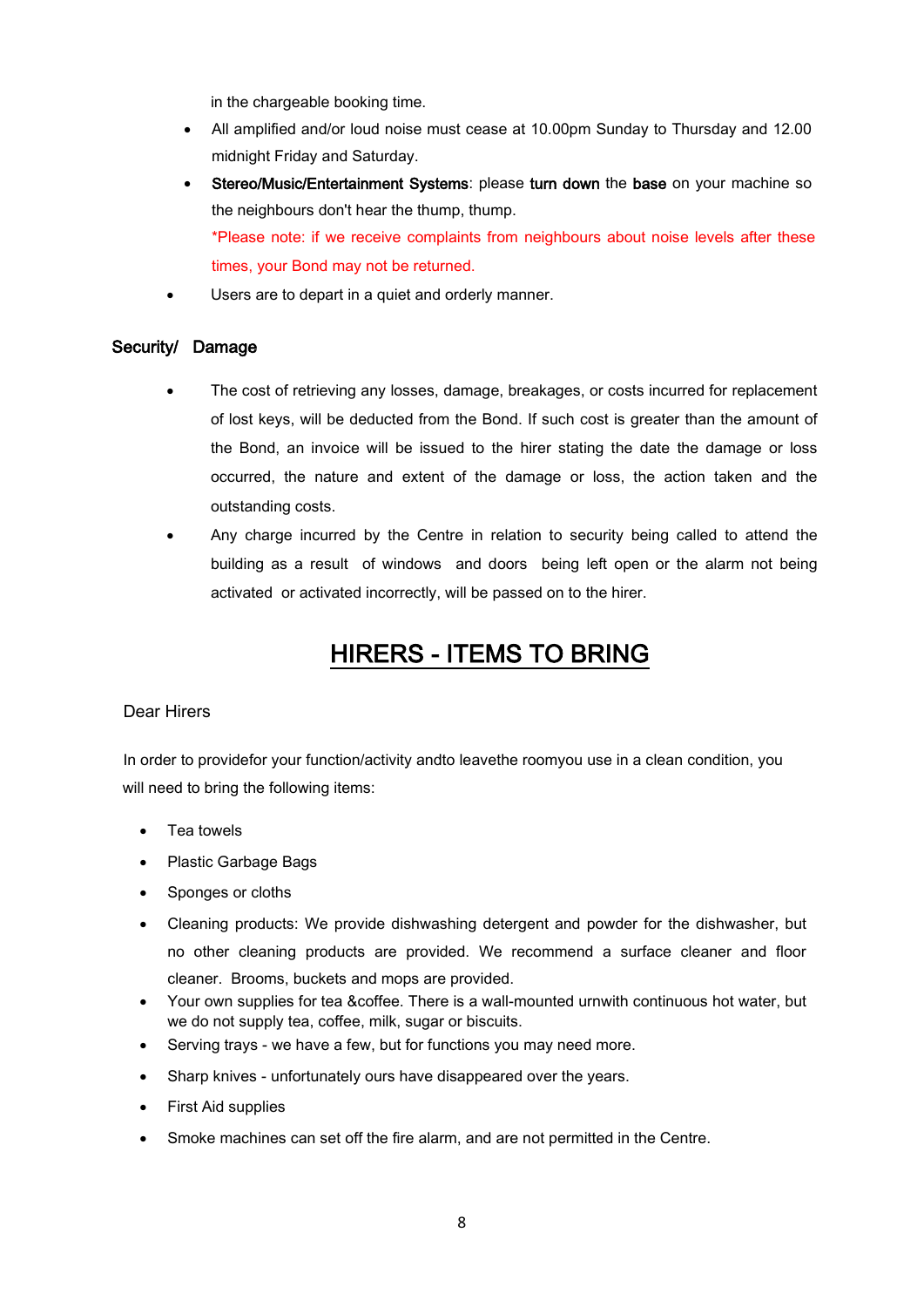- If you arrange for the hire of a juke box you will need to be at the Centre for its delivery at a time when no other hirers are in the room you've booked. You will also have to organise for it to be picked up when there are no other hirers are in that room. If it's not possible for the juke box to be picked up on the weekend, it must be done at 9amsharp on Monday morning. Any equipment left in the Centre after 9am on Monday will be moved onto the side verandah at your risk. Please check with Centre staff about suitable times for the delivery & pick up of equipment for your function.
- You will need to take your rubbish with you.

### WE APPRECIATE YOUR EFFORTS TO LEAVE THE ROOMS IN A CLEAN CONDITION FOR THE NEXT HIRER.

(Unfortunately we will be obliged to charge you a cleaning fee if this is not done.)

### CHECKLIST FOR HIRERS

#### **ClosingNararaCommunityCentre**

• **Casual and ALL out of office hours hire**–All hirers will be provided with a Simplified Closing Checklist at the time of application. At the conclusion of the hire the hirer must complete, date and sign the Checklist **before** leaving the premises. This is to be placed in the Letterbox Drawer located at the foyer reception desk or handed to a centre staff member if during office hours. If you have not received a Checklist these can be found in the display stand located in the kitchen.

**Please read the comprehensive close-up procedures below to familiarise yourself with what is required.**

- Remove any decorations/notices you have placed in the room
- Wipe over tables and chairs
- Replace any furniture you have moved-tables are to be carried by two people; chairs are to be stacked no more than five (5) high; furniture is not to be dragged across floor surfaces.
- You will be charged a fee if staff have to move any furniture not replaced by your function.
- Wash and dry any crockery or cutlery you have used, and put away in its original place. Wipe benches and sinks.
- Remove any rubbish
- Sweep or mop the uncarpeted floor surfaces in the rooms you have used; tidy the area generally
- Ensure toilet areas are left clean and tidy
- You will be charged a fee if staff are obliged to clean up after your activity